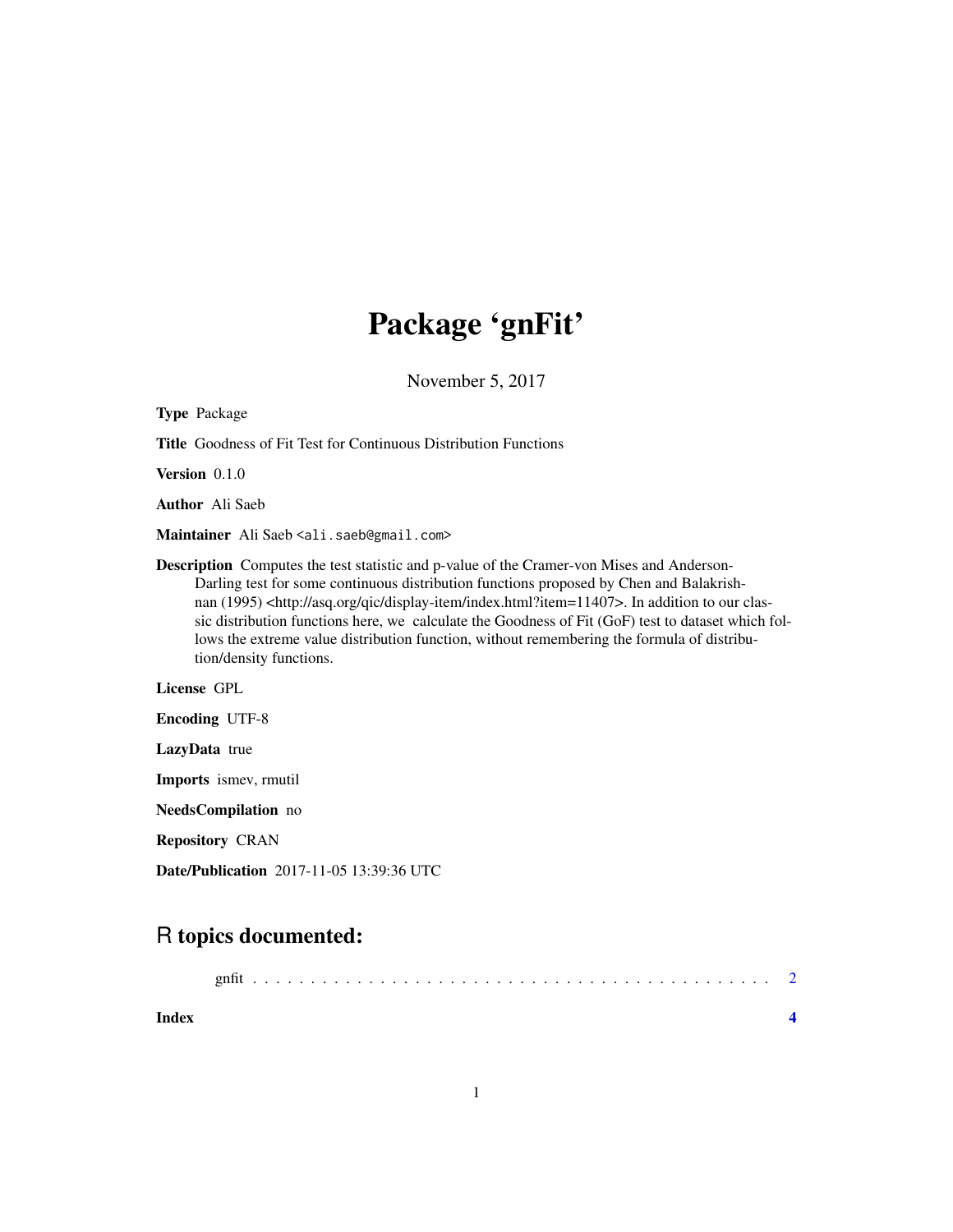<span id="page-1-0"></span>

#### Description

Computes the test statistic and p-value of the Cramer-von Mises and Anderson-Darling test for some continuous distribution functions proposed by Chen and Balakrishnan (1995). In addition to our classic distribution functions here, we calculate the Goodness of Fit (GoF) test to dataset which follows the extreme value distribution function, without remembering the formula of distribution/density functions.

#### Usage

 $gnfit(data, dist, df = 3, pr = NULL, threshold = NULL)$ 

#### Arguments

| dat       | A numeric vector of data values.                                                                                                                                                                                                                                                                                                                                                                                                               |
|-----------|------------------------------------------------------------------------------------------------------------------------------------------------------------------------------------------------------------------------------------------------------------------------------------------------------------------------------------------------------------------------------------------------------------------------------------------------|
| dist      | A named distribution function in R, such as "norm", "t", "laplace", "logis",<br>"gev", "gum", "gpd".                                                                                                                                                                                                                                                                                                                                           |
| df        | Degrees of freedom $(> 2)$ for Student-t's distribution. This value is set to 3 by<br>default.                                                                                                                                                                                                                                                                                                                                                 |
| pr        | An object returned by maximum likelihood estimation of gev.fit, gum.fit or<br>gpd.fit. It is also numeric vector giving the maximum likelihood estimation<br>for the nonstationary model with location, scale and shape parameters for "gev"<br>(generalized extreme value distribution), location and scale parameters in gum-<br>bel distribution or scale and shape parameters in case of "gpd" (generalized<br>pareto distribution), resp. |
| threshold | The threshold is a single number. It is allocated by "gpd" with shape and scale<br>parameters.                                                                                                                                                                                                                                                                                                                                                 |

#### Details

To test  $H_0: X_1, \ldots, X_n$  is a random sample from a continuous distribution with cumulative distribution function  $F(x; \theta)$ , where the form of F is known but  $\theta$  is unknown. We first esitmate  $\theta$  by  $\theta^*$  (for eg. maximum likelihood estimation method). Next, we compute  $v_i = F(x_i, \theta^*)$ , where the  $x_i$ 's are in ascending order.

The Cramer-von Mises test statistic is

$$
W^{2} = \sum_{i=1}^{n} (u_{i} - \frac{(2i-1)}{2n})^{2} + \frac{1}{12n},
$$

and

$$
A^{2} = -n - \frac{1}{n} \sum_{i=1}^{n} ((2i - 1) \log(u_{i}) + (2n + 1 - 2i) \log(1 - u_{i}));
$$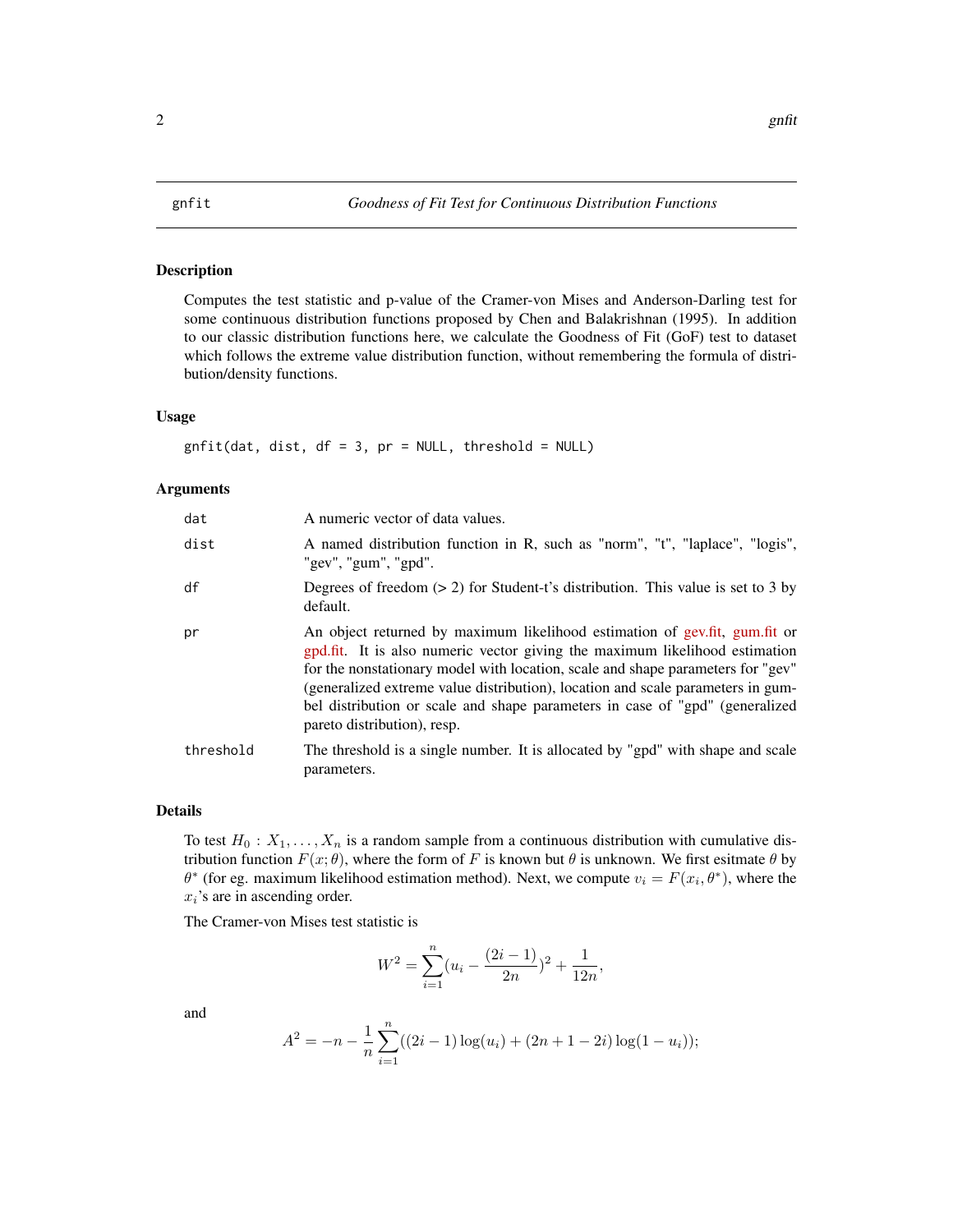where,  $u_i = \Phi((y_i - \bar{y}_i)/s_y)$ ,  $y_i = \Phi^{-1}(v_i)$ , and  $\Phi$  is the standard normal CDF and  $\Phi^{-1}$  its inverse. Modify  $W^2$  and  $A^2$  into

$$
W^* = W^2(1 + 0.5/n),
$$

and

$$
A^* = A^2(1 + 0.75/n + 2.25/n^2).
$$

The p-value is computed from the modified statistic  $W^*$  and  $A^*$  according to Table 4.9 in Stephens (1986).

#### Value

The output is an object of the class "htest" for the Cramer-von Mises and Anderson-Darling statistics corresponding to p-values.

#### References

Stephens (1986, ISBN:0824774876)

Chen and Balakrishnan (1995) <http://asq.org/qic/display-item/index.html?item=11407>

Marsaglia (2004) <doi:10.18637/jss.v009.i02>

#### See Also

The package of [nortest](https://CRAN.R-project.org/package=normtest) for performing the Anderson-Darling test for normality. [ADGofTest](https://CRAN.R-project.org/package=ADGofTest) implementation of the Anderson-Darling goodness of fit test based on Marsaglia's (2004).

#### Examples

```
library(rmutil)
r < -rlaplace(1000, m = 1, s = 2)
gnfit(r, "laplace")
library(ismev)
pr \leq -c(-0.5, 1, 0.2)r <- gevq(pr, runif(1000, 0, 1))
model <- gev.fit(r)$mle
gnfit(r, "gev", pr = model)
library(ismev)
r <- gum.q(runif(1000, 0, 1), -0.5, 1)
n \leftarrow length(r)time <- matrix(1:n, ncol=1)
model <- gum.fit(r, ydat=time, mul=1)$mle
mle < -dim(2)mle[1] \leftarrow model[1] + model[2] \times (n+1)mle[2] < - model[3]gnfit(r, "gum", pr = mle)
```